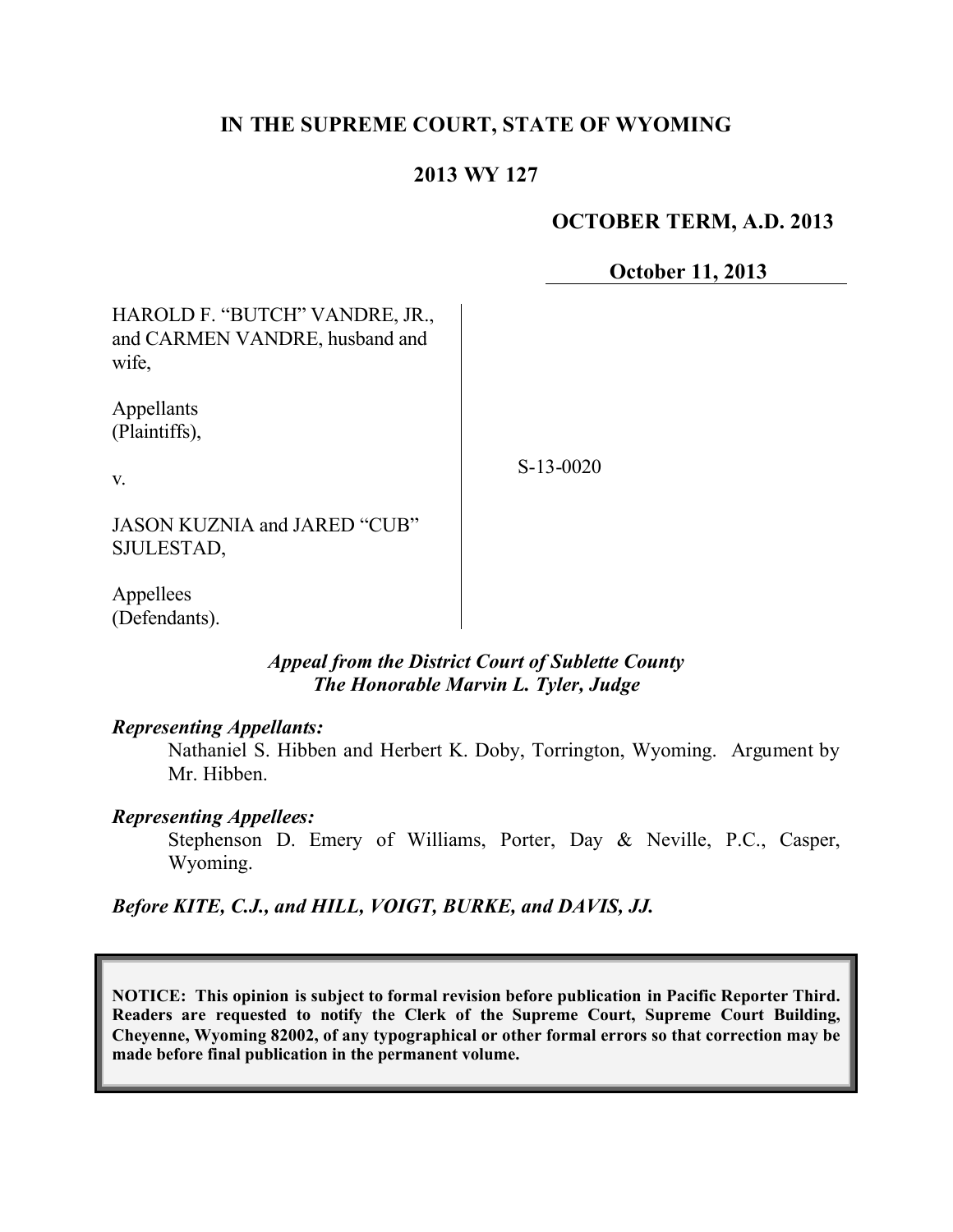### **VOIGT, Justice.**

 $\overline{a}$ 

[¶1] Harold F. "Butch" Vandre, Jr. was severely injured while working for McMurry Ready Mix on a road paving project in Sublette County. He and his wife (collectively "appellants") filed suit against, *inter alia*, two co-employee supervisors claiming their willful and wanton misconduct was the cause of the resulting injuries. The district court granted summary judgment in favor of the co-employee supervisors, determining they did not intentionally act to cause physical harm, as defined under Wyo. Stat. Ann. § 27-14- 104(a) (LexisNexis 2013). We find that no genuine issues of material fact exist and the co-employee supervisors are entitled to judgment as a matter of law. We affirm.

#### **ISSUE**

[¶2] Did the district court err in finding the undisputed material facts failed to establish that the co-employee supervisors possessed knowledge of the hazard or serious nature of the risks that led to the appellant's injury and willfully disregarded the need to act despite the awareness of the high probability that serious injury may result?

# **FACTS**

[¶3] In the summer of 2007, McMurry Ready Mix (MRM) was hired to pave a twolane road in Sublette County. While working on this project, MRM employee Vandre was hit and dragged by an asphalt paving machine being driven by co-employee Willie Dorsey.<sup>1</sup> At the time of the accident, Jason Kuznia was the project manager and Jared "Cub" Sjulestad was the paving foreman (collectively "co-employee supervisors").

[¶4] On the day of the accident, August 23, 2007, Vandre was working on the dirt crew to finish shoulder work along the final sections of the road project. His tasks for the day were to grade slopes with the motor grader and check stakes. The paving crew, including Dorsey, had finished its work the day before, leaving only mobilization of their equipment to a staging area for pick-up and transfer back to Casper.

[¶5] First thing that morning, both crews met to discuss respective tasks for the day. Although not the usual operator, Dorsey was assigned to move the asphalt paver from its existing location to the staging area. Dorsey did not like driving the paver, however, because he could not see everything immediately in front of the machine.<sup>2</sup> Everyone, including his co-employee supervisors, apparently knew he did not like to drive this particular machine. He told his co-employee supervisors sometime before the incident that the operator "can't see everything" when mobilizing the paver.

<sup>&</sup>lt;sup>1</sup> The Amended Complaint names Dorsey as a defendant; however, a default judgment was entered against Dorsey and he is not a party to this appeal.

<sup>&</sup>lt;sup>2</sup> It was estimated that the top speed of the paver was approximately between 5-8 mph.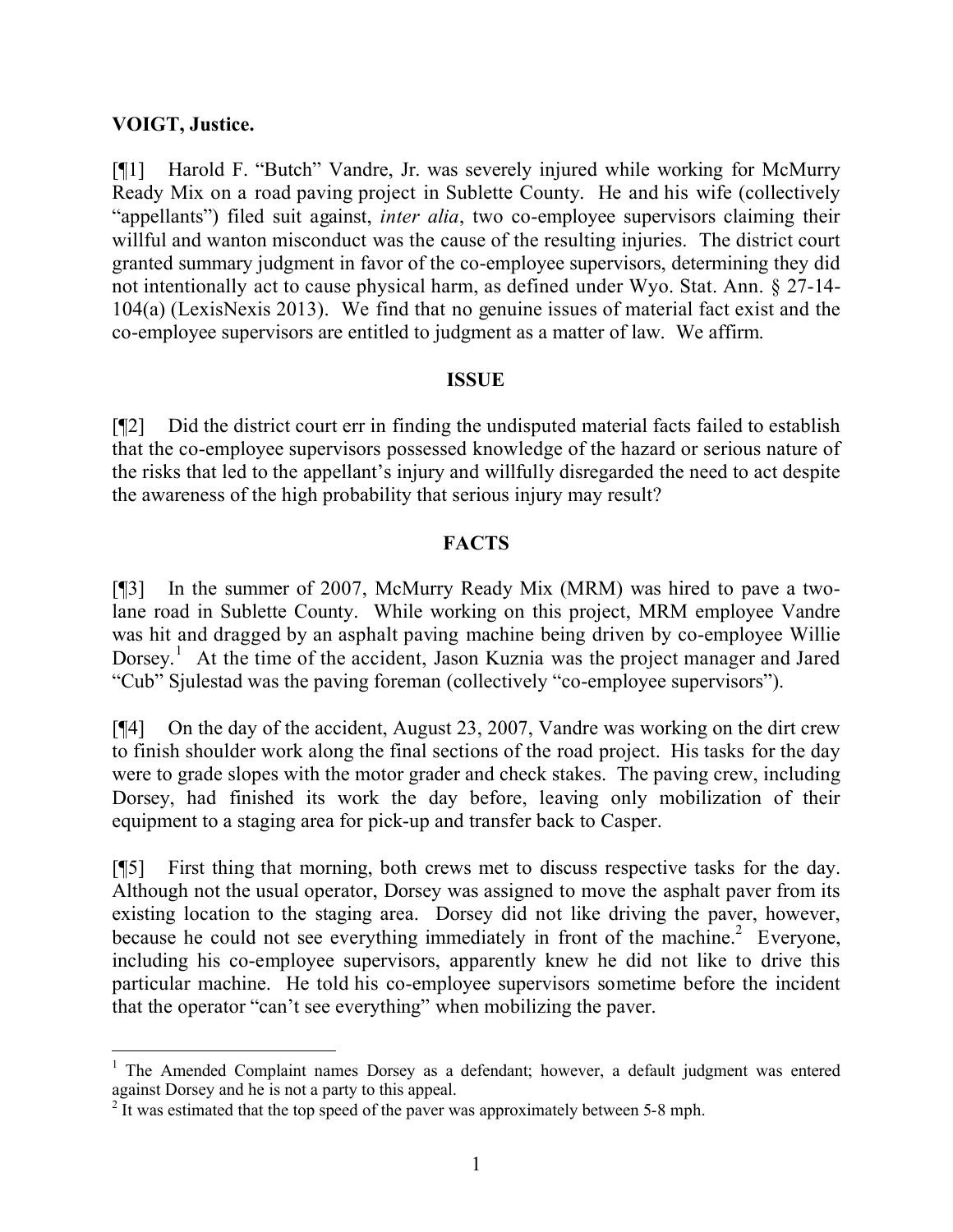[¶6] The asphalt paver has two operating positions on the rear of the machine: one on the right and another on the left, giving the operator a choice from which side to drive the machine. Although there were two positions to operate the machine, it was standard to have only one driver. The paver also had an implement attached to its front-end known as a windrow elevator. This windrow elevator impedes the operator's view, creating a blind spot in front and to the side of the implement.

[¶7] Vandre's co-employee supervisors had operated the asphalt paver with the windrow elevator attached in identical circumstances during their employment with MRM. Both knew the windrow elevator obscured the operator's line-of-vision and created a blind spot. However, it was common for the paver to be driven with the windrow elevator attached, and neither the co-employee supervisors nor Vandre nor Dorsey had any knowledge of a previous accident with the paver similar to the one involving Vandre.

[¶8] After the morning meeting, the crews began working on their respective tasks. Following his supervisor's instruction, Dorsey began driving the asphalt paver from the left rear operating position eastbound down the road to the staging area. Dorsey operated the paver from the left side in order to see oncoming traffic, as the road had been opened to the public. This left Dorsey with a blind spot to the front-right of the machine, where the shoulder of the road was located.

[¶9] Vandre was operating a dozer to move dirt on the shoulder of the road east of where Dorsey began mobilizing the paver. At some point, however, Vandre exited the dozer and walked on the shoulder of the road, stopping to talk with other MRM employees. During their conversation, Vandre and the other employees observed the paver approaching, at which point Vandre proceeded to walk eastbound down the shoulder of the road. Soon thereafter, Vandre was struck by the paver and dragged approximately 150 feet before someone realized what had happened.<sup>3</sup> Vandre suffered serious injuries, including brain damage and amputation of a leg.

[¶10] Later that day, Dorsey provided a urinalysis which was negative for drugs and alcohol. The next day, OSHA advised MRM that it would not investigate the incident, but directed it to conduct its own investigation to determine what happened and how to take steps in the future to prevent a similar accident. OSHA subsequently advised MRM that the measures taken were adequate and closed the matter.

 $\overline{a}$ <sup>3</sup> Vandre does not remember many details about the incident. Specifically he does not remember seeing or hearing the paver and his "last memory of the incident [was] working near the side of the road . . . and do[es] not remember the incident, being struck, or anything else."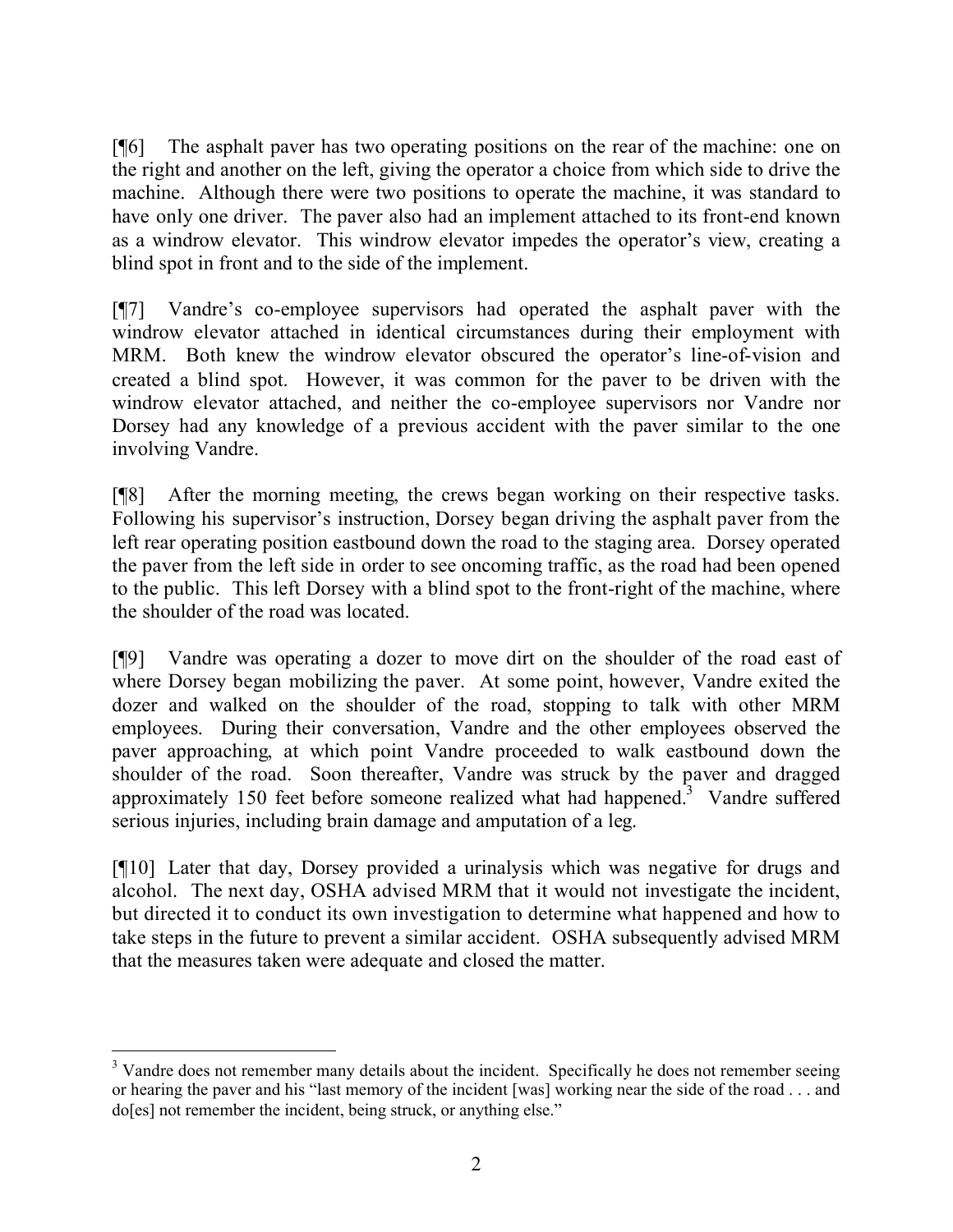[¶11] The appellants filed their action alleging Vandre's co-employee supervisors acted willfully and wantonly because they knew the windrow elevator attachment on the paver created a blind spot, but failed to act and merely followed the same course of conduct taken for many years when mobilizing this piece of machinery. The appellants claim such conduct exposed Vandre to unnecessary and heightened risk of harm or injury. The co-employee supervisors answered the complaint and discovery ensued. Based upon the evidence gathered through discovery, the co-employee supervisors filed a motion for summary judgment. In a twenty-two page decision letter, the district court granted the motion, finding neither co-employee supervisor had knowledge of a hazard or serious nature of the risk involved that led to Vandre's injury, nor did they willfully disregard the need to act.

#### **STANDARD OF REVIEW**

[¶12] We conduct a *de novo* review of orders granting summary judgment, viewing the summary judgment in the same light as the district court, using the same materials and following the same standards. *Herling v. Wyo. Mach. Co*., 2013 WY 82, ¶ 24, 304 P.3d 951, 957 (Wyo. 2013). We study the record from the vantage point most favorable to the party opposing the motion, giving that party the benefit of all favorable inferences that may fairly be drawn from the record. *Id.*

[¶13] Summary judgment is appropriate when there are no genuine issues of material fact and the movant is entitled to judgment as a matter of law. W.R.C.P. 56(c). A material fact is one which, if proved, would have the effect of establishing or refuting an essential element of the cause of action or defense asserted by the parties. *ORO Mgmt., LLC v. R.C. Mineral & Rock, LLC*, 2013 WY 77, ¶ 10, 304 P.3d 925, 927 (Wyo. 2013).

#### **DISCUSSION**

[¶14] The Wyoming Worker's Compensation Act sets forth the rights and remedies for an employee injured in the course of employment, which are in lieu of other remedies against the employer and co-employees. However, that immunity does not extend to coemployees who intentionally act to cause physical harm or injury. Specifically, the Act provides:

> (a) The rights and remedies provided in this act for an employee including any joint employee, and his dependents for injuries incurred in extrahazardous employments are in lieu of all other rights and remedies against any employer and any joint employer making contributions required by this act, or their employees acting within the scope of their employment *unless the employees intentionally act to cause*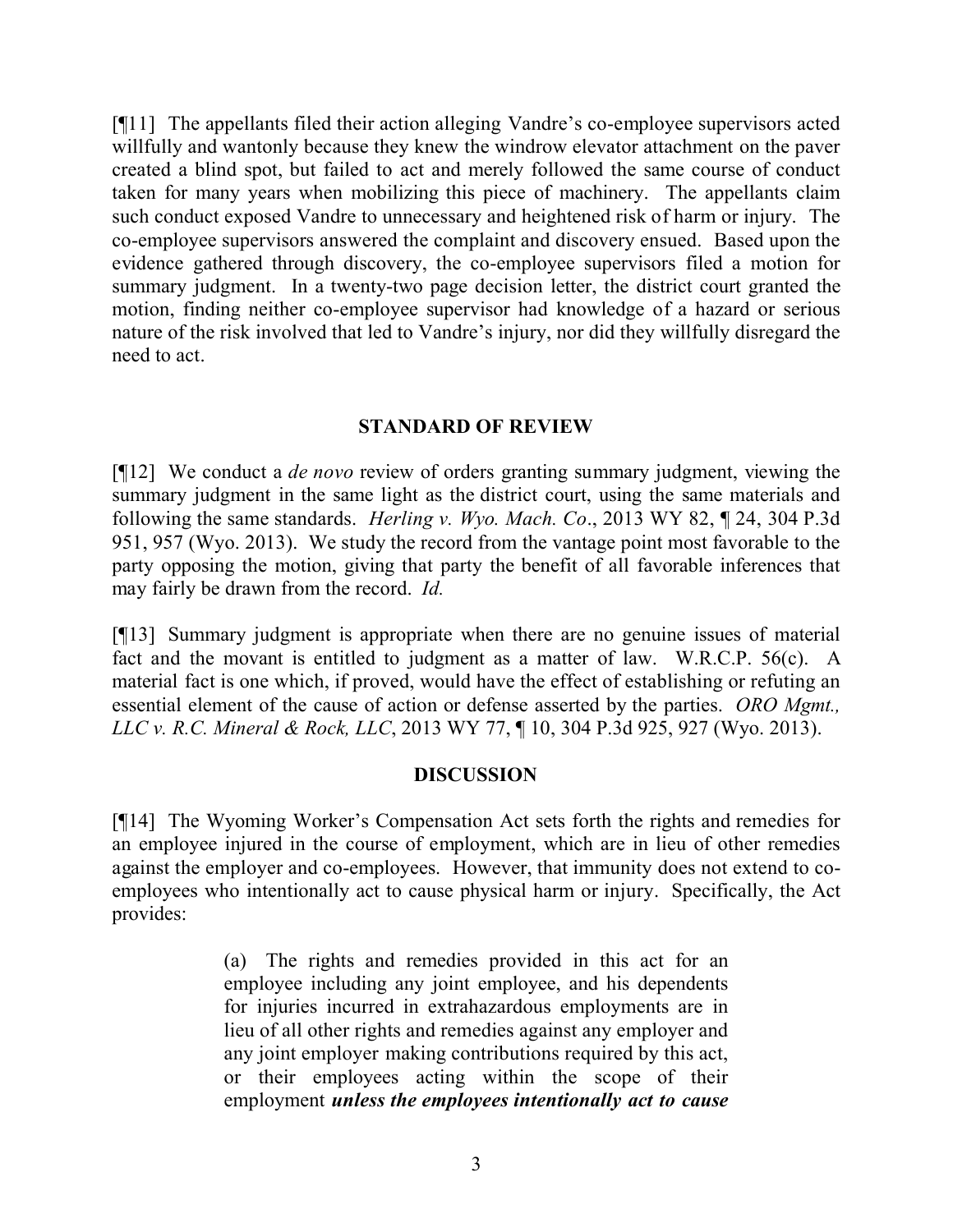*physical harm or injury to the injured employee*, but do not supersede any rights and remedies available to an employee and his dependents against any other person.

Wyo. Stat. Ann. § 27-14-104 (LexisNexis 2013) (emphasis added).

[¶15] We have had several occasions to interpret "intentionally act to cause harm or injury," equating the phrase to "willful and wanton misconduct." *Van Patten v. Gipson*, 2011 WY 98, ¶ 10, 253 P.3d 505, 507 (Wyo. 2011); *Formisano v. Gaston*, 2011 WY 8, ¶ 16, 246 P.3d 286, 290 (Wyo. 2011); *Loredo v. Solvay Am., Inc*., 2009 WY 93, ¶ 17, 212 P.3d 614, 628-29 (Wyo. 2009); *Hannifan v. Am. Nat'l Bank of Cheyenne*, 2008 WY 65, ¶ 7, 185 P.3d 679, 683 (Wyo. 2008); *Bertagnolli v. Louderback*, 2003 WY 50, ¶ 15, 67 P.3d 627, 632 (Wyo. 2003). "Willful and wanton misconduct is the intentional doing of an act, or an intentional failure to do an act, in reckless disregard of the consequences and under circumstances and conditions that a reasonable person would know, or have reason to know, that such conduct would, in a high degree of probability, result in harm to another." *Hannifan*, 2008 WY 65, ¶ 34 n.2, 185 P.3d at 692 n.2. Succinctly put, there must be proof that the defendant "acted with a state of mind approaching intent to do harm or committed an act of an unreasonable character in disregard of known or obvious risks so great as to make it highly probable that harm would follow." *Formisano*, 2011 WY 8,  $\P$  17, 246 P.3d at 291 (citations omitted). Consistent with the required culpability to remove the veil of immunity under the Act, we have explained

> the key factors in finding co-employee liability under § 27- 14-104(a) are a co-employee with (1) knowledge of the hazard or serious nature of the risk involved, (2) responsibility for the injured employee's safety and work conditions, and (3) willful disregard of the need to act despite the awareness of the high probability that serious injury or death may result.

*Bertagnolli*, 2003 WY 50, ¶ 16, 67 P.3d at 633.

[¶16] Most recently, we revisited this issue in *Van Patten v. Gipson*, affirming the grant of summary judgment to co-employees, where the plaintiff was injured while working on a drilling rig. 2011 WY 98,  $\P$  1, 253 P.3d at 505. In affirming the district court's decision that the conduct at issue did not constitute willful and wanton misconduct, we again examined our precedent and reaffirmed our interpretation of Wyo. Stat. Ann. § 27- 14-104(a). We explained that to make a showing that a co-employee's acts or omissions are willful and wanton, a plaintiff must submit evidence showing the co-employees had knowledge of the dangerous condition and demonstrated a disregard of the danger through intentional acts. *Id.* at ¶ 10, at 507. Applying this standard, we considered the evidence and were persuaded the injured employee failed to meet his burden. Van Patten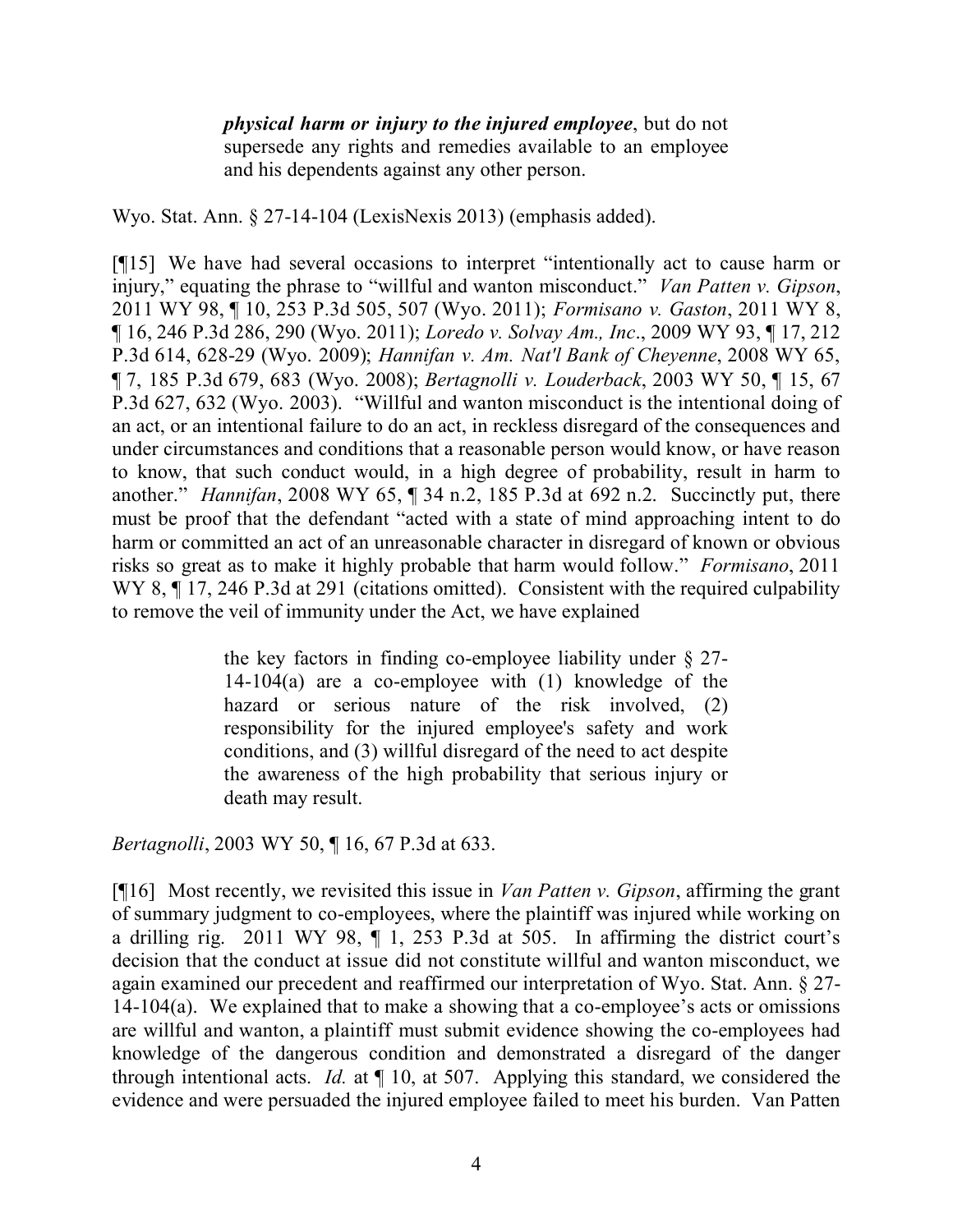was rigged with a harness to pressure wash a derrick. *Id*. at ¶ 4, at 506. During the course of this task, he sustained a compression fracture in the thoracic spine. *Id*. at ¶ 6, at 507. Testimony was presented that company procedure was violated by allowing Van Patten to be lifted in the manner he was without a written job safety analysis and filling out a personnel hoisting pre-job checklist. Van Patten presented additional evidence that his co-employees knew that such procedures were to be completed before a job commenced. *Id.* at  $\sqrt{23}$ , at 510. After reviewing the evidence in the light most favorable to Van Patten, including the evidence that company policy was violated, we concluded the district court properly granted summary judgment. *Id.* at ¶ 27, at 511. We found that "[n]o evidence was presented showing that any of the co-employees intentionally acted to cause Mr. Van Patten physical harm. Nor was evidence presented showing that they had knowledge of, and intentionally disregarded, the danger associated" with the incident. *Id.*

[¶17] Adhering to our precedent, we turn to the instant case and examine the evidence in the light most favorable to the appellants. They argue the district court erred because of two salient disputed facts: First, the co-employee supervisors "were warned, prior to the incident, that the windrow elevator, when attached to the asphalt paver for mobilization, created a blind spot that prevented the operator from seeing the roadway—and things on the roadway—immediately in front of him. . . . Second, despite being armed with this knowledge of this dangerous condition, [the co-employee supervisors] took no action, and in fact persisted in the same course of conduct, thereby exposing other employees and the public to unnecessary and heightened risks." To bolster their position on the severity of the circumstances, the appellants argue that the co-employee supervisors knew of four broad categories of hazards: (1) the blind spot created by the windrow elevator; (2) the road was opened to the public at the time of the accident;  $^{4}$  (3) Dorsey was not the usual driver of the paver and had a reputation as dangerous; and (4) Dorsey may have been impaired when the accident occurred. A solicitous review of the record, however, reveals that the co-employee supervisors did not act willfully and wantonly. We are convinced the district court did not err and summary judgment is warranted.

[¶18] There is no genuine issue of material fact that the co-employee supervisors knew the windrow elevator obstructed the paver operator's line-of-site, because they themselves had operated the asphalt paver in identical circumstances and admitted they knew of the blind spot. However, this conduct does not satisfy the test for co-employee liability under the Wyoming Worker's Compensation Act. While the co-employee supervisors' knowledge of the blind spot and direction for Dorsey to drive the paver to the staging area without additional precautions, such as flaggers, may arguably have been a thoughtless error in judgment, it does not rise to the level of willful misconduct. The appellants have presented no evidence demonstrating that the co-employee supervisors knew of the hazard or serious nature of the risk involved in directing Dorsey to move the paver under the circumstances. There is no evidence that anyone—the co-employee

 <sup>4</sup> We consider this alleged fact a red herring and irrelevant to our analysis.